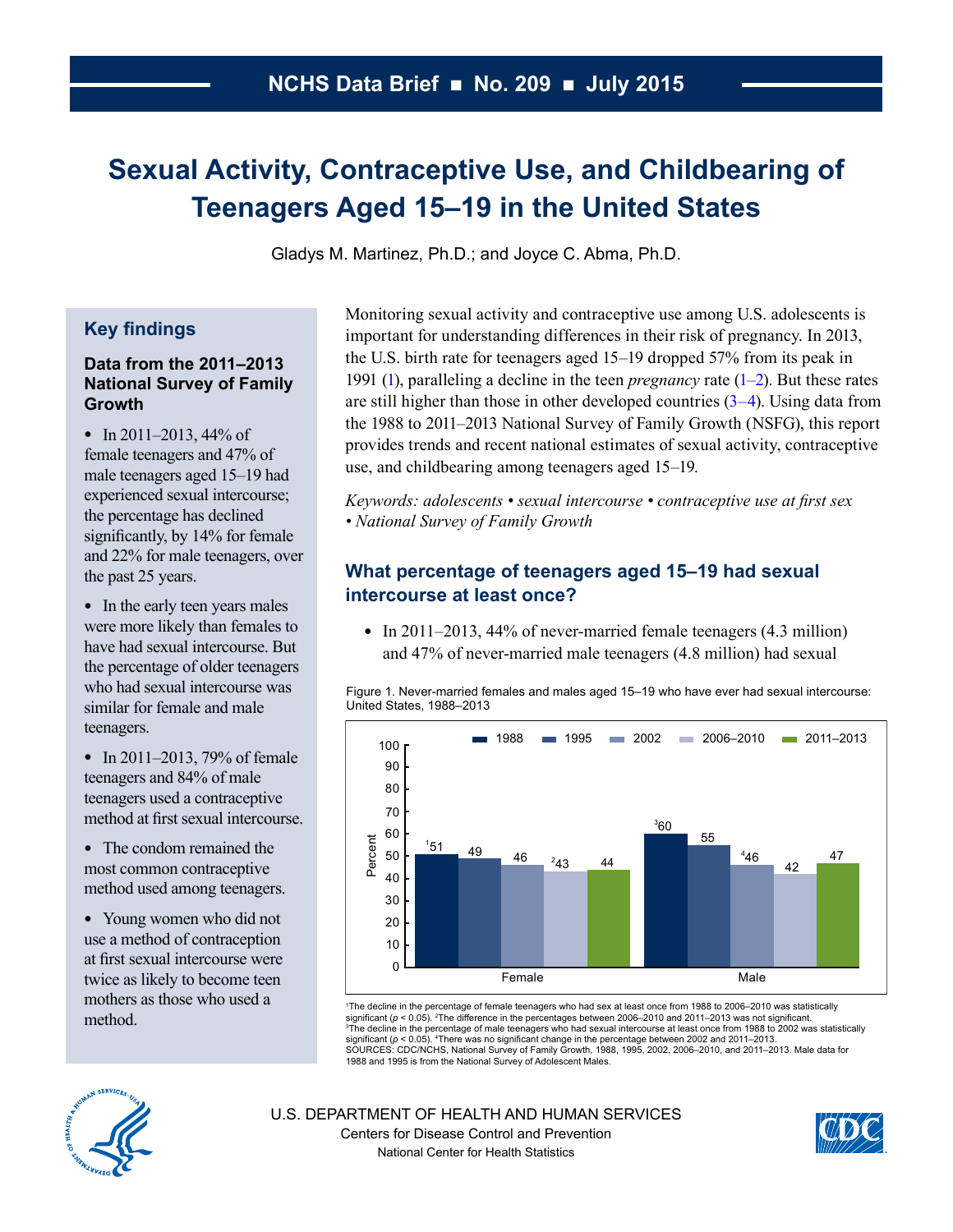<span id="page-1-0"></span>intercourse at least once [\(Figure 1\)](#page-0-0).

- The percentage of female teenagers who had sex at least once declined 14%, from 51% in 1988 to 43% in 2006–2010. The percentage in 2006–2010 was similar to that in 2011–2013  $(44%).$
- Among male teenagers, there was a significant linear decline in the percentage who had sexual intercourse at least once between 1988 (60%) and 2002 (46%). However, there was no significant change in the percentage of male teenagers who had sexual intercourse at least once between 2002 and 2011–2013 (46% to 47%).

#### **What is the probability of having had sexual intercourse by ages 15–19?**

- In the early teen years (ages 15 and 16) males were more likely than females to have had sexual intercourse (Figure 2). By age 17, the probabilities of having had sexual intercourse were similar for males and females.
- For males, by age 15, 18% had ever had sexual intercourse. By age 17, this percentage increased to 44%, and by age 19, 69% of males had ever had sexual intercourse.
- For females, by age 15, 13% had ever had sexual intercourse. By age 17, this percentage increased to 43%, and by age 19, 68% of females had ever had sexual intercourse.



Figure 2. Probability of having had sex by ages 15, 16, 17, 18, and 19 for males and females: United States, 2011–2013

1Male teenagers have a higher probability of having had sex at each age in teen years compared to female teenagers, except for ages 17 and 19 (*p* < 0.05). NOTE: The estimates are based on females and males aged 15–24 at the time of the interview. SOURCE: CDC/NCHS, National Survey of Family Growth, 2011–2013.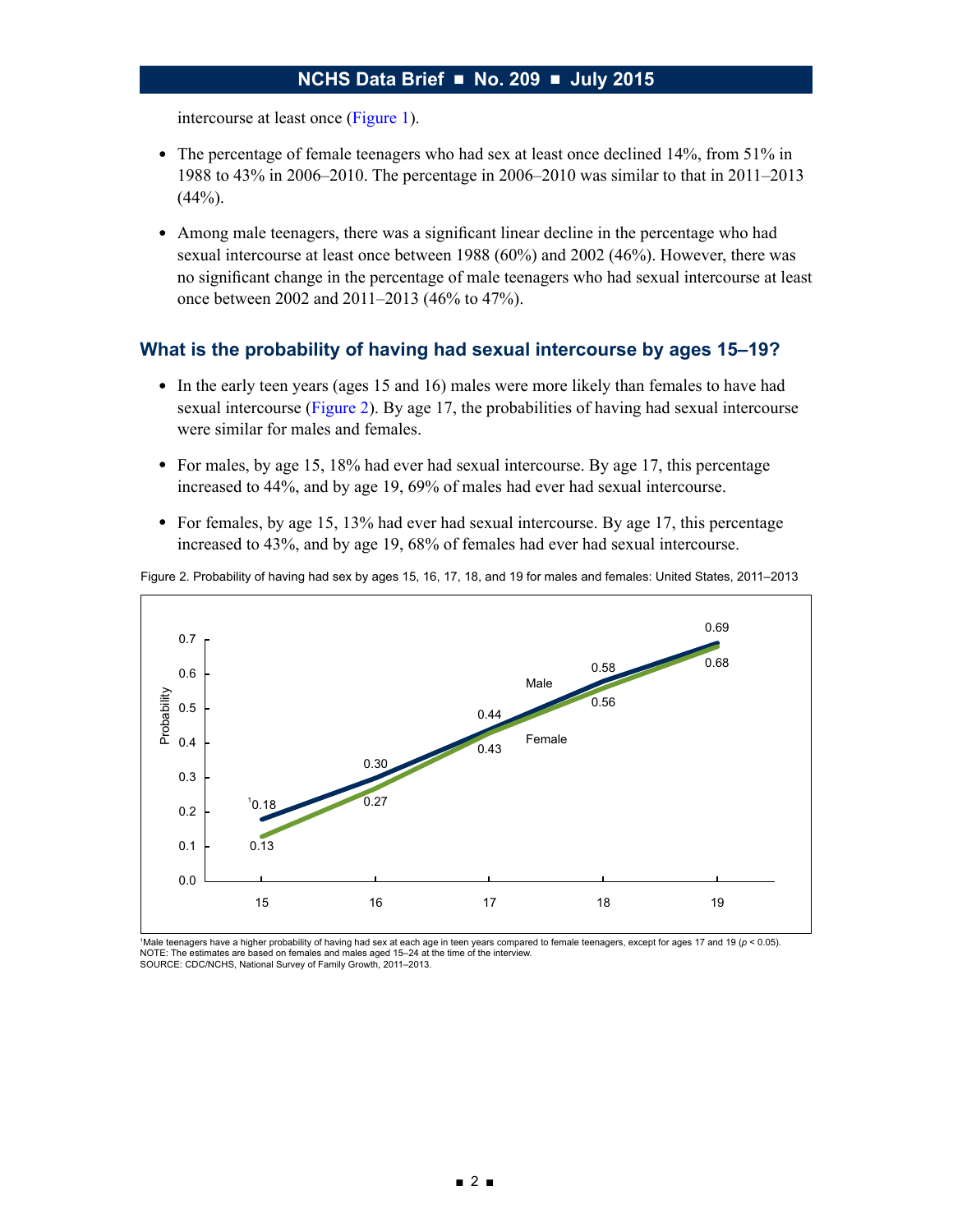# **Did the percentage of teenagers who used contraceptives at first sexual intercourse differ by age at first sexual intercourse?**

- In 2011–2013, 79% of female teenagers and 84% of male teenagers used a method of contraception the first time they had sexual intercourse (Figure 3). The percentages have not changed over time (data not shown).
- A higher percentage of female teenagers who had first sexual intercourse at ages 18 or 19 used a method of contraception (93%) compared with those who were 17 and under at first sexual intercourse (77%).
- Almost all male teenagers who had first sexual intercourse at ages 18 or 19 used a method of contraception (99%) compared with those who were 17 and under at first sexual intercourse (82%).

Figure 3. Use of contraception at first sex among males and females aged 15–19, by age at first sex: United States, 2011–2013



1 Percentage of male and female teenagers aged 17 and under who used contraception at first sex was significantly lower than that of teenagers aged 18–19

(*p* < 0.05). SOURCE: CDC/NCHS, National Survey of Family Growth, 2011–2013.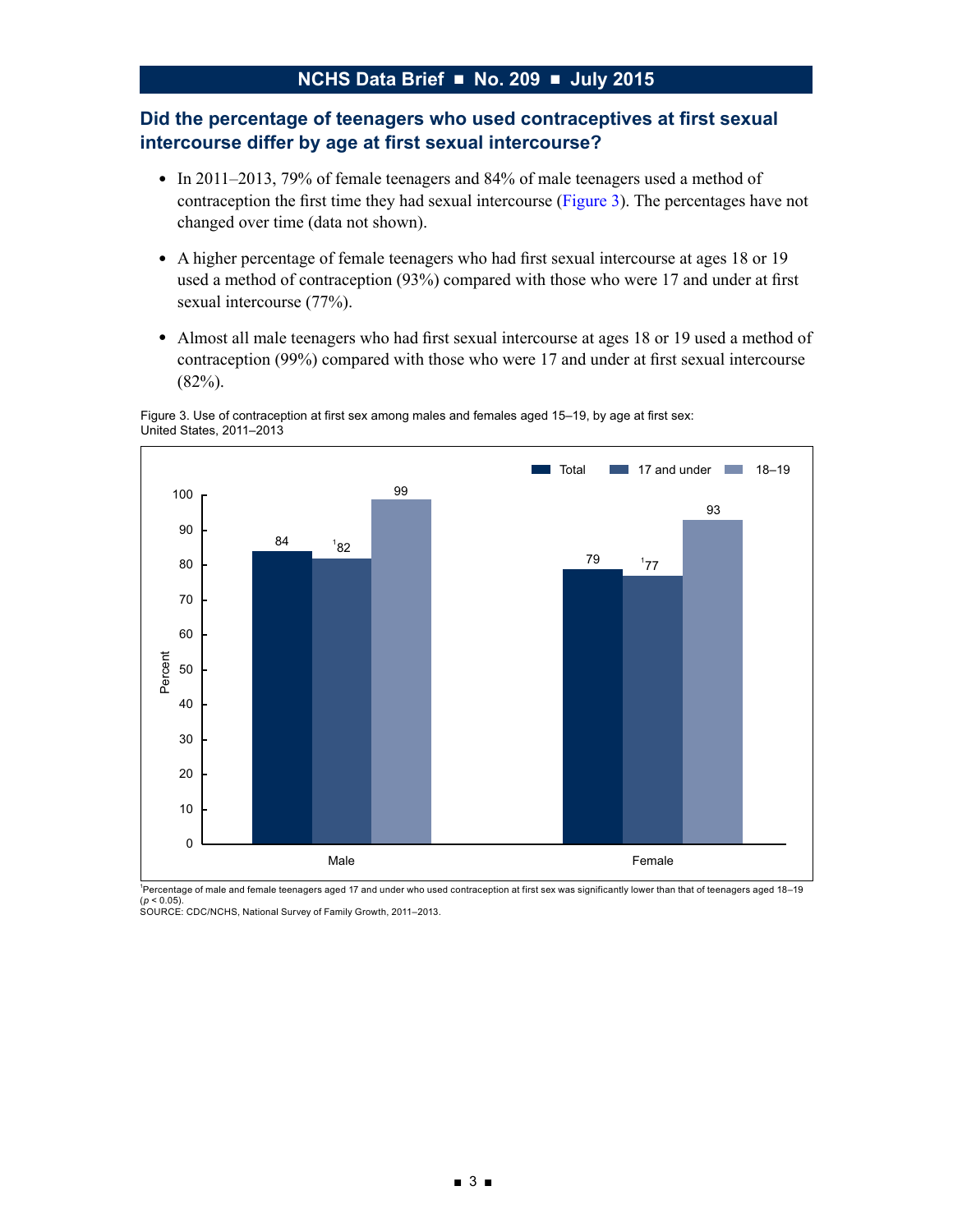# **How has contraceptive method use changed over the past decade among female teenagers who had sexual intercourse at least once?**

- In 2011–2013, 97% of female teenagers who had sexual intercourse at least once had used the condom at least once (Figure 4).
- In 2011–2013, 60% of female teenagers had ever used withdrawal and 54% had ever used the pill. The differences in pill and withdrawal use between 2002 and 2011–2013 were not statistically significant.
- Use of emergency contraception by female teenagers who had sexual intercourse at least once has increased over the past decade from 8% in 2002 to 22% in 2011–2013.
- Compared with  $2006-2010$ , in  $2011-2013$ , a smaller percentage of female teenagers ever used the patch (from 10% to 2%) and ever used Depo-Provera (from 20% to 15%). As of 2011–2013, approximately 3% of female teenagers who had sexual intercourse at least once had ever used an intrauterine device (IUD), and 2% had used a hormonal implant, similar to the percentages in 2006–2010.

Figure 4. Methods of contraception ever used among females aged 15–19 who had ever had sexual intercourse: United States, 2002, 2006–2010, and 2011–2013



1 The percentage of female teenagers who ever used emergency contraception increased in 2006–2010 and in 2011–2013 (*p* < 0.05). <sup>2</sup> <sup>2</sup>Difference in percentage of female teenagers who ever used Depo-Provera or the patch was significantly lower in 2011–2013 than in 2006–2010 ( $p < 0.05$ ). NOTES: Neither the contraceptive ring nor the implant were available in 2002. The number of teenagers who had ever used the IUD in 2002 was too small to be statistically reliable.

SOURCE: CDC/NCHS, National Survey of Family Growth, 2002, 2006–2010, and 2011–2013.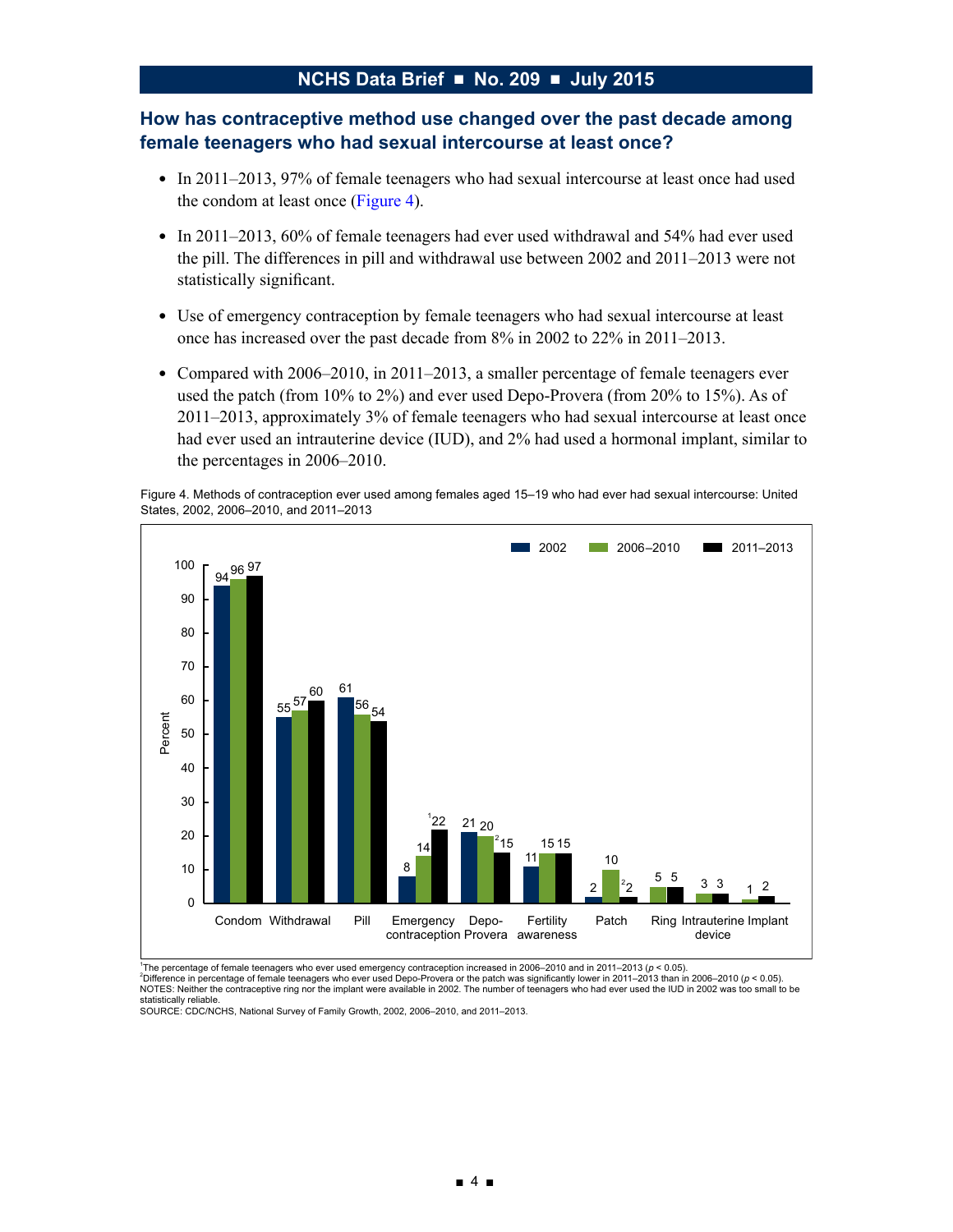# <span id="page-4-0"></span>**Were female teenagers who didn't use a method of contraception at first sexual intercourse more likely to have had a birth as a teenager than those who used a method?**

- By age 17, young women were more than five times as likely to have had a teen birth if they did not use a method of contraception at their first sexual intercourse (11%) than those who used a method (2%) (Figure 5).
- By age 18, young women were more than three times as likely to have had a teen birth if they did not use a method of contraception at their first sexual intercourse (17%) than those who used a method  $(5\%)$ .
- By age 19, young women were more than twice as likely to have had a teen birth if they did not use a method of contraception at their first sexual intercourse (26%) than those who used a method (10%).

Figure 5. Probability of a first birth by ages 17, 18, and 19 for females, by whether they used a method of contraception at first sex: United States, 2011–2013



NOTE: The estimates are based on females aged 15–24 at the time of the interview. SOURCE: CDC/NCHS, National Survey of Family Growth, 2011–2013.

#### **Summary**

This report updates selected indicators of sexual activity, contraceptive use, and childbearing among the teenage population in the United States using the most recent NSFG data available. In addition to costing the public about \$9.4 billion a year  $(5)$ , teen childbearing has negative consequences for the physical, psychological, and economic wellbeing of the young mothers and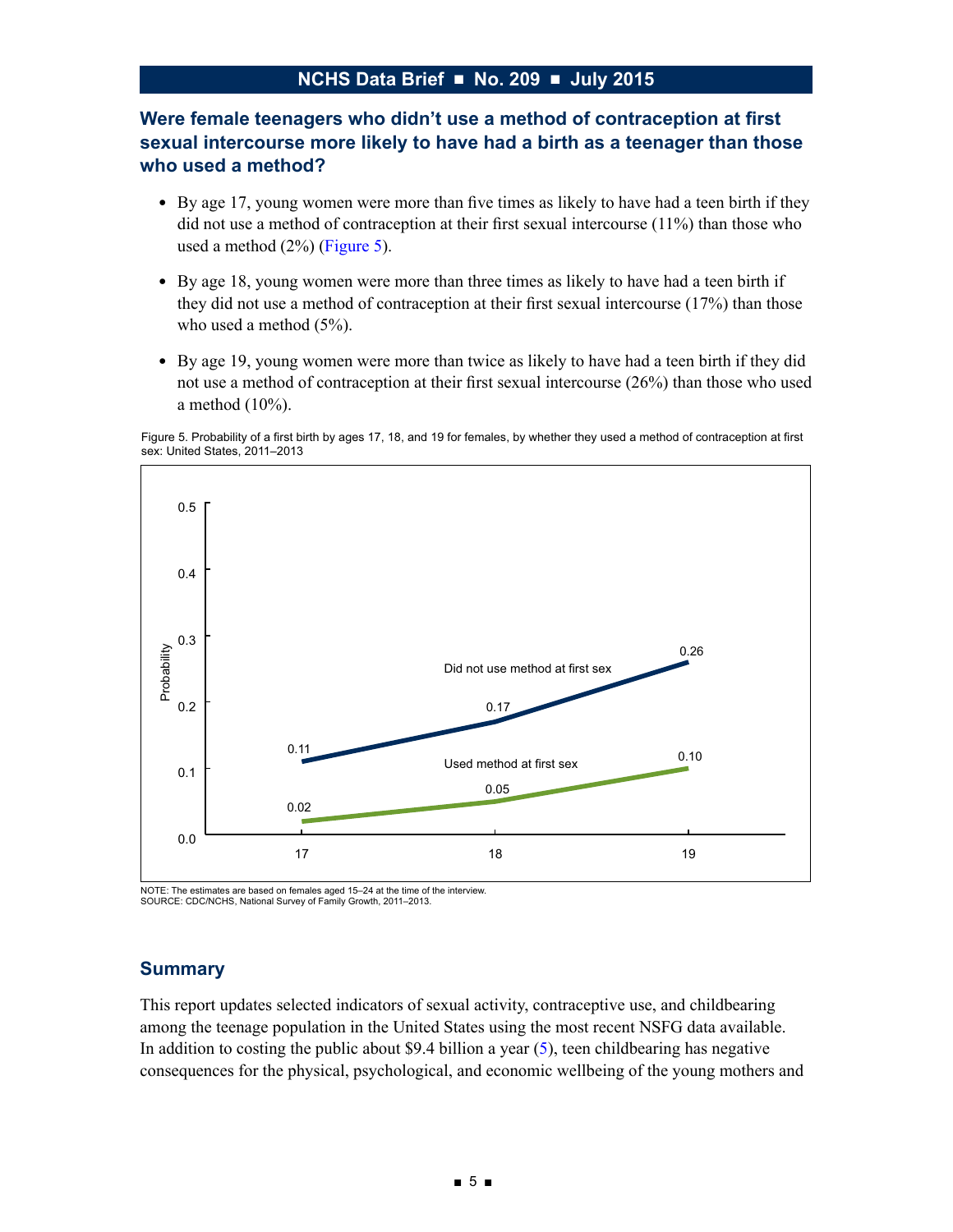their children [\(6–8\)](#page-7-0). The percentage of male and female teenagers who had sexual intercourse at least once has declined in the 25-year period of 1988 to 2013. This decline was greater for male teenagers than female teenagers. According to the most recent data from 2011–2013, by age 19, roughly two of three never-married teenagers have had sexual intercourse. The majority of male and female teenagers used a method of contraception at first sexual intercourse. The methods teenagers most often used were the condom, withdrawal, and the oral contraceptive pill. Female teenagers who used a method of contraception at first sexual intercourse were less likely to have had a birth in their teen years than those who did not use a method of contraception at first intercourse. Understanding these patterns and trends in sexual activity, contraceptive use, and their impact on teen pregnancy can help provide context regarding the recent decline in the U.S. teen birth rate.

### **Definitions**

Age at first sexual intercourse: The recode variable VRY1STAG indicates the respondent's age at first sexual intercourse, even if it was before a female respondent's menarche (age at first menstrual period).

Age at first birth: The recode variable AGEBABY1 indicates the female respondent's age at her first live birth, if any.

Contraceptive methods ever used: These data are based on a series of yes or no questions asking the female respondent if she has ever used each of 19 different contraceptive methods. The following are the contraceptive methods included in this series: the pill; condom; partner's vasectomy; Depo-Provera injectable; withdrawal; fertility awareness-based methods (e.g., rhythm method or natural family planning); contraceptive patch; contraceptive ring; emergency contraception; hormonal implant; IUD; cervical cap; diaphragm; female condom or vaginal pouch; foam; jelly or cream; suppository or insert; Today sponge; and other method.

Probability of first birth by selected ages: The probability that an individual has had a first birth by various ages was calculated using a life table methodology. This methodology uses agespecific rates to calculate how many individuals of a cohort will experience an event (i.e., first birth) during an interval. The probabilities produced by life table methodology do not represent the actual percentages of individuals who have had a baby by each age shown; instead, they represent how likely it is that an individual will have a baby by a specified age, given the agespecific first birth rates observed for this NSFG-based cohort. For example, a probability of first birth of 0.26 by age 19 means that by age 19 there is a 26% probability that young females will have had a baby.

Probability of first sexual intercourse by selected ages: The probability that an individual has experienced his or her first sexual intercourse by various ages was calculated using a life table methodology. This methodology uses age-specific rates to calculate how many individuals of a cohort will experience an event (i.e., first sexual intercourse) during an interval. The probabilities produced by life table methodology do not represent the actual percentages of individuals who have had sex by each age shown; instead, they represent how likely it is that an individual will have sex by a specified age, given the age-specific first sex rates observed for this NSFG-based cohort. For example, a probability of first sex of 0.78 by age 20 for males means that by age 20 there is a 78% probability that young males will have experienced sex for the first time.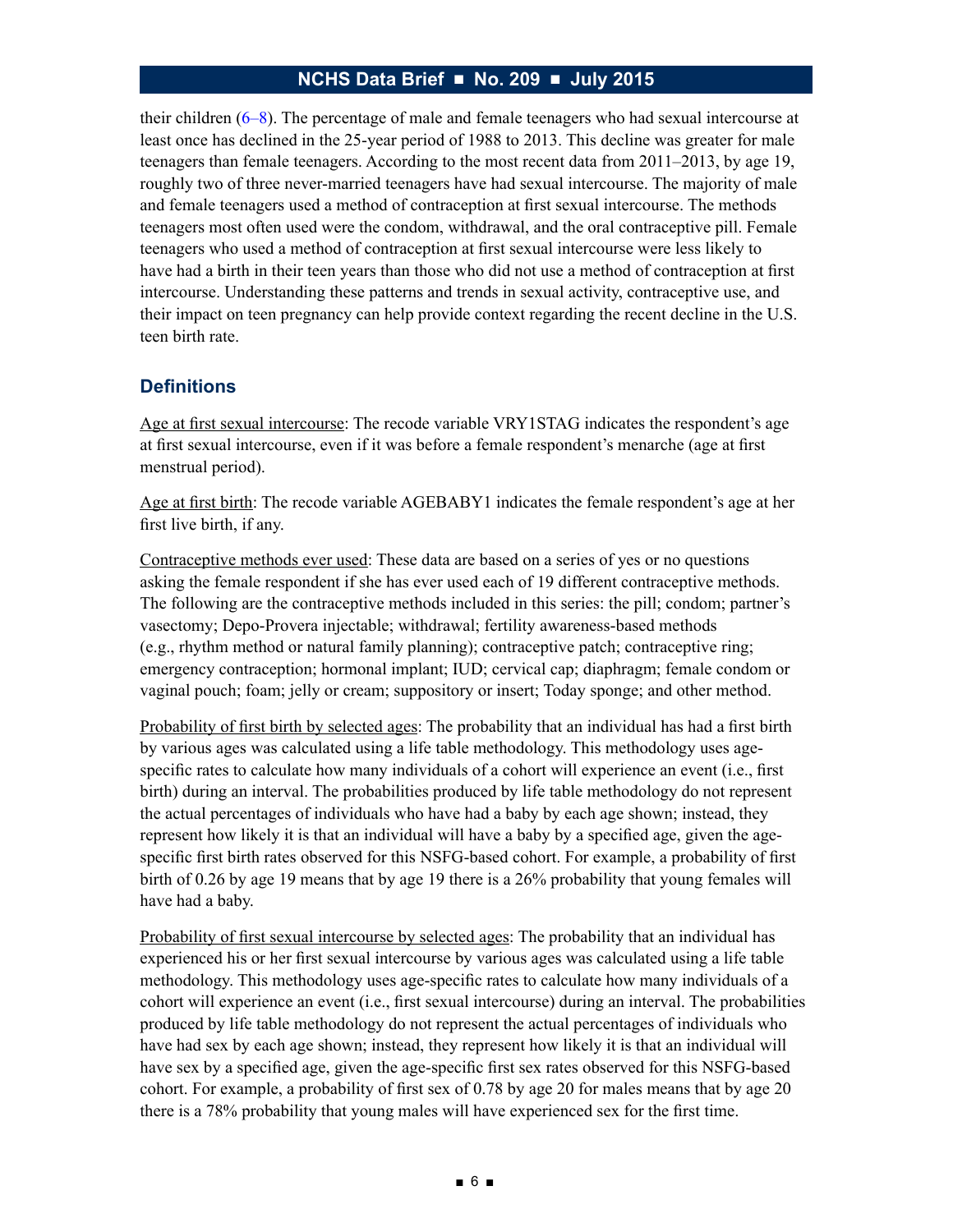<span id="page-6-0"></span>Sexual experience: The recode variable HADSEX indicates whether the respondent ever had vaginal sexual intercourse, referred to in this report simply as sexual intercourse.

Used a contraceptive method at first sexual intercourse: The recode variable SEX1MTHD1 indicates whether any contraceptive method was used at first sexual intercourse, and if so, what method(s).

## **Data sources and methods**

This report is based on data from 1,037 females and 1,088 male teenagers aged 15–19. For [Figures](#page-1-0) 2 and [5](#page-4-0), analysis included an additional 960 females and 810 males aged 20–24 interviewed in the 2011–2013 NSFG. These additional cases were included to increase sample size because some teenagers aged 15–19 who have not experienced these events may do so before age 20, and adults aged 20–24 have completed their teen years and can provide information on whether they experienced these events in their teen years. Trends are presented using data from four other data collection periods of NSFG (1988, 1995, 2002, and 2006–2010).

Among other information, NSFG provides detailed information about sexual intercourse, contraceptive use, and the timing of childbearing among U.S. women aged 15–44. The fieldwork plan, interview content, and other procedures of the survey are similar to what was done in previous surveys [\(9\)](#page-7-0). NSFG is jointly planned and funded by the Centers for Disease Control and Prevention's (CDC) National Center for Health Statistics and several other programs of the U.S. Department of Health and Human Services. All estimates in this report were weighted to reflect the female and male teenage household population of the United States across the midpoint of 2011–2013 interviewing (July 2012). The response rate for both female and male teenagers in 2011–2013 was 75%.

Statistics for this report were produced using the SURVEY procedures in SAS software version 9.3. The probabilities of first sexual intercourse ([Figure 2](#page-1-0)) and first birth ([Figure 5\)](#page-4-0) were produced using the PROC LIFETEST procedure in SAS. Percentages were compared using two-tailed *t* tests at the 5% level. No adjustments were made for multiple comparisons. The data presented in this report are bivariate associations that may be explained by other factors not controlled for in the figures or included in the report.

# **About the authors**

Gladys M. Martinez and Joyce C. Abma are with CDC's National Center for Health Statistics, Division of Vital Statistics, Reproductive Statistics Branch.

#### **References**

1. Martin JA, Hamilton BE, Osterman MJK, et al. Births: Final data for 2013. National vital statistics reports; vol 64 no 1. Hyattsville, MD: National Center for Health Statistics. 2015.

2. Kost K, Henshaw S. U.S. teenage pregnancies, births and abortions, 2010: National and state trends by age, race and ethnicity. 2014. Available from: [http://www.guttmacher.org/pubs/](http://www.guttmacher.org/pubs/USTPtrends10.pdf) [USTPtrends10.pdf.](http://www.guttmacher.org/pubs/USTPtrends10.pdf)